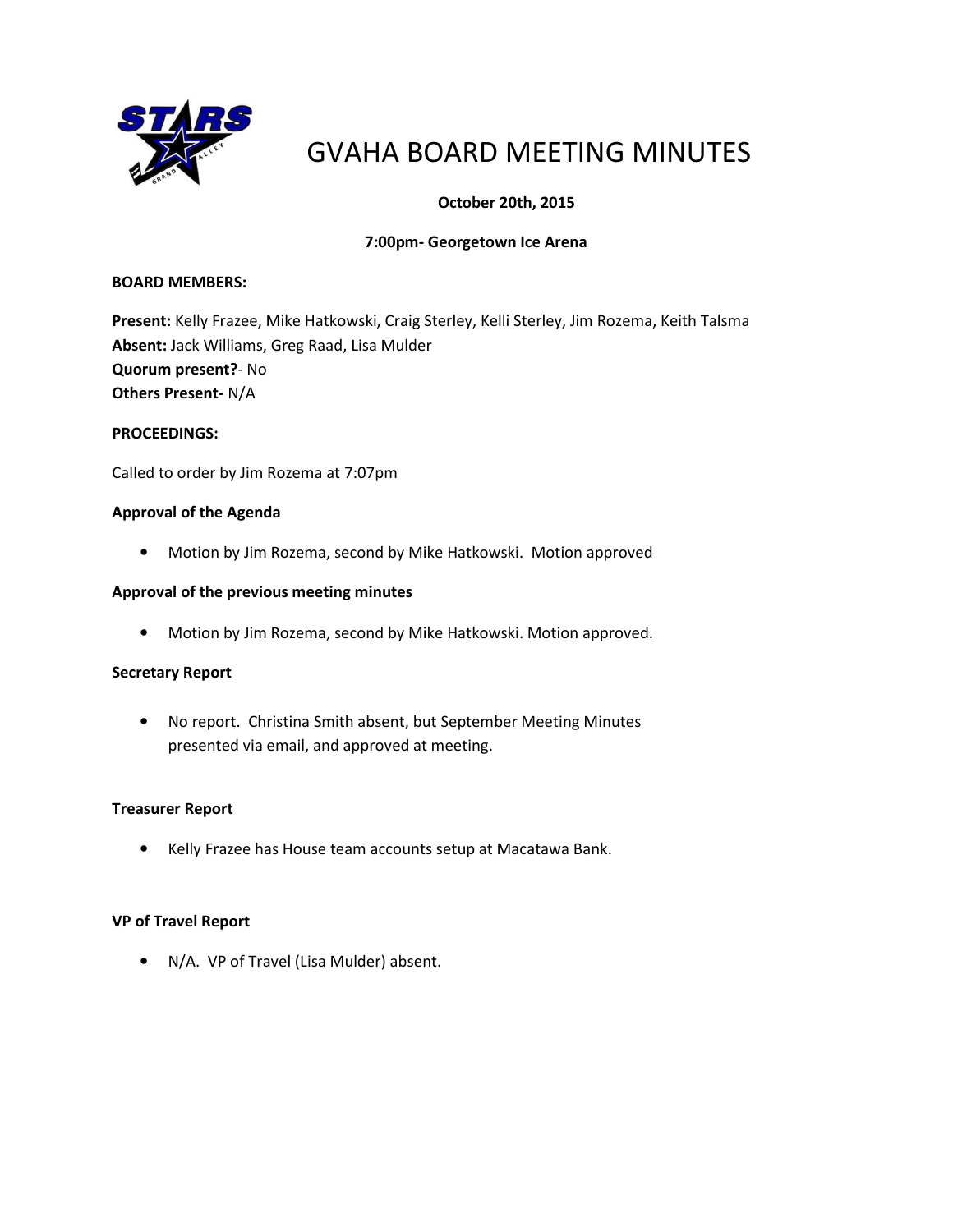#### VP House Report

- GVAHA Contribution to Bantam House Coaching Requirements (submitted by Jack Williams) was unanimously approved by board. Future will have and provide MAHA coaching requirements & documentation.
- Jersey ordering. Investigating new method or option to pre-order jersey's with pre-determined numbers. Stitching on rear name tags which can be removable. Re-use jerseys for 2-3 years possibly starting for 2016-17 season.
- Warm ups are still not delivered and in-house yet.
- Bantam House team up to 9 skaters + Goalie. 10 Players.
- Two Squirt House teams up to 14 & 13 players, respectively.

# Hockey Director Report

• No report, Hockey Director (Jack Williams) absent. Jack Williams did present motion via email for GVAHA to contribute funds to Bantam House coaching requirements.

# Fundraising Report

- Board voted to not pursue Wreath sale at this time for Christmas season. Other fundraising opportunities still ongoing.
- Ambucs Throw For Dough is December  $4^{\text{th}}$ . Jack Williams is working towards purchasing tickets for House & Travels teams including Mites.

# Communications Director Report

- Mobile website option presented from Sport Ngin. \$300 one-time fee for mobile formatting. Present board decided to wait and re-evaluate at later time.
- Keith will be sending out Sponsorship shout-outs via social media starting yet this month (October) for appropriate 2015-16 sponsors.